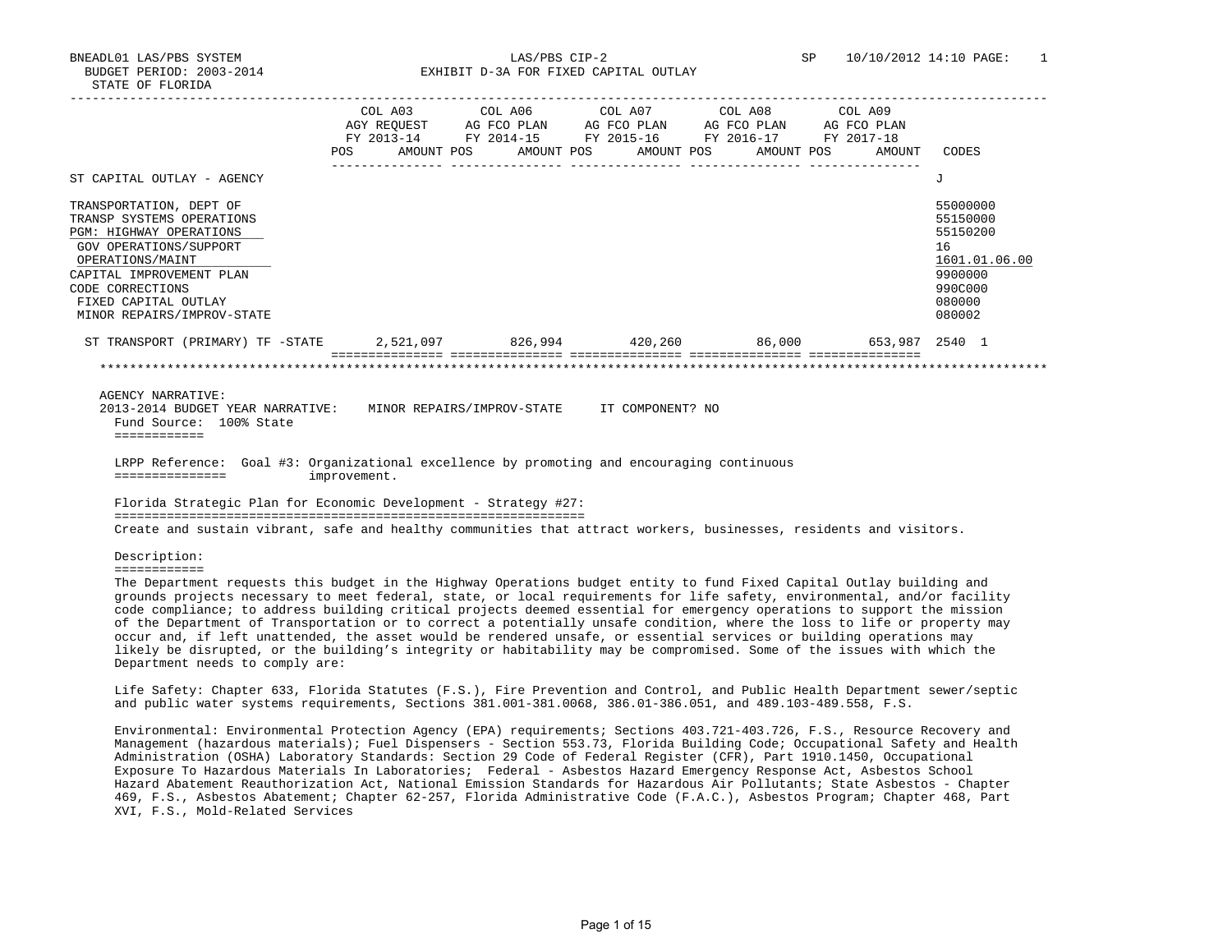BNEADL01 LAS/PBS SYSTEM LAS/PBS CIP-2 SP 10/10/2012 14:10 PAGE: 2 BUDGET PERIOD: 2003-2014 **EXHIBIT D-3A FOR FIXED CAPITAL OUTLAY** 

|                                                                                                                                                                  | COL A03<br>COL A06<br>COL A07<br>COL A08<br>COL A09<br>AGY REOUEST<br>AG FCO PLAN<br>AG FCO PLAN<br>AG FCO PLAN<br>AG FCO PLAN<br>FY 2014-15<br>FY 2015-16<br>FY 2017-18<br>FY 2013-14<br>FY 2016-17<br>AMOUNT POS<br>AMOUNT POS<br>AMOUNT POS<br>AMOUNT POS<br>AMOUNT<br><b>POS</b> | CODES                                                              |
|------------------------------------------------------------------------------------------------------------------------------------------------------------------|--------------------------------------------------------------------------------------------------------------------------------------------------------------------------------------------------------------------------------------------------------------------------------------|--------------------------------------------------------------------|
| ST CAPITAL OUTLAY - AGENCY                                                                                                                                       | J                                                                                                                                                                                                                                                                                    |                                                                    |
| TRANSPORTATION, DEPT OF<br>TRANSP SYSTEMS OPERATIONS<br><b>PGM: HIGHWAY OPERATIONS</b><br>GOV OPERATIONS/SUPPORT<br>OPERATIONS/MAINT<br>CAPITAL IMPROVEMENT PLAN |                                                                                                                                                                                                                                                                                      | 55000000<br>55150000<br>55150200<br>16<br>1601.01.06.00<br>9900000 |
| CODE CORRECTIONS                                                                                                                                                 |                                                                                                                                                                                                                                                                                      | 990C000                                                            |

 Americans With Disabilities Act (ADA): Federal 2010 ADA Regulations - Title II, State and Local Governments, Section 28 CFR 35; Federal 2010 ADA Standards - ADA Standards for Accessible Design, Section 28 CFR 35.151 and 2004 "Americans with Disabilities Act Accessibility Guidelines;" State of Florida 2012 Accessibility Code, Florida Accessibility Code, Sections 553.501-553.513, F.S.

 Building Critical requirements: Chapter 553.73, Florida Building Code (i.e., repairs for water intrusion damage in roofs, structures, or building openings; repairs to meet hurricane code requirements; repairs for stairwell safety; critical HVAC or generator repairs required to sustain essential building services or mission critical Department emergency operations, or property loss prevention due to burglaries, etc.)

 Relevant projects include: fire alarm repair or replacement; ADA code corrections, repairs and renovations; repair or replacement of septic/sewer systems or replacement of a building's water supply distribution system due to rust and contaminants; repair or replacement of fuel gasoline dispensers, hoses, nozzles, etc.; repair or replacement of hazardous materials storage buildings; removal or abatement of asbestos and/or annual asbestos inspections; installation or repair of exhaust/system removal of contaminants in laboratories; removal/abatement of mold/mildew; repair of water intrusion damage in roofs, windows, or structures; replacement of critical HVAC or emergency generator systems or components that are becoming obsolete, are at the end of their design life or have experienced increased failures, which if left unrepaired would disrupt essential business services or mission critical Department emergency operations, installing security system for property loss prevention due to burglaries, etc.

 The FY 2013/2014 critical correction projects total \$3,775,002 in Department-wide needs. Of this total, the Department requests \$2,521,097 in the Highway Operations budget entity (55150200), Operations and Maintenance program component (1601010600), for Life Safety, Environmental, ADA and building code or critical correction projects. The remaining critical correction projects (issue code 990C000) are in the Executive Direction (55150500) and Turnpike Enterprise (55180100) budget entities. Refer to the CIP-5 form, for additional details for projects in this budget entity (Agency Priority #1).

| District 1          | $\mathbf{r} = \mathbf{r} \cdot \mathbf{r}$ | \$189,100      |  |
|---------------------|--------------------------------------------|----------------|--|
| District 2          | $=$                                        | 516,487        |  |
| District 3          | $=$ $\,$                                   | 40,000         |  |
| District 4          | $=$                                        | 159,800        |  |
| District 5          | $=$                                        | 640,000        |  |
| District 6          | $=$ $\,$                                   | 369,210        |  |
| District 7          | $=$                                        | 111,500        |  |
| $CO-St$ Materials = |                                            | 495,000        |  |
|                     |                                            |                |  |
| Total               |                                            | $= $2,521,097$ |  |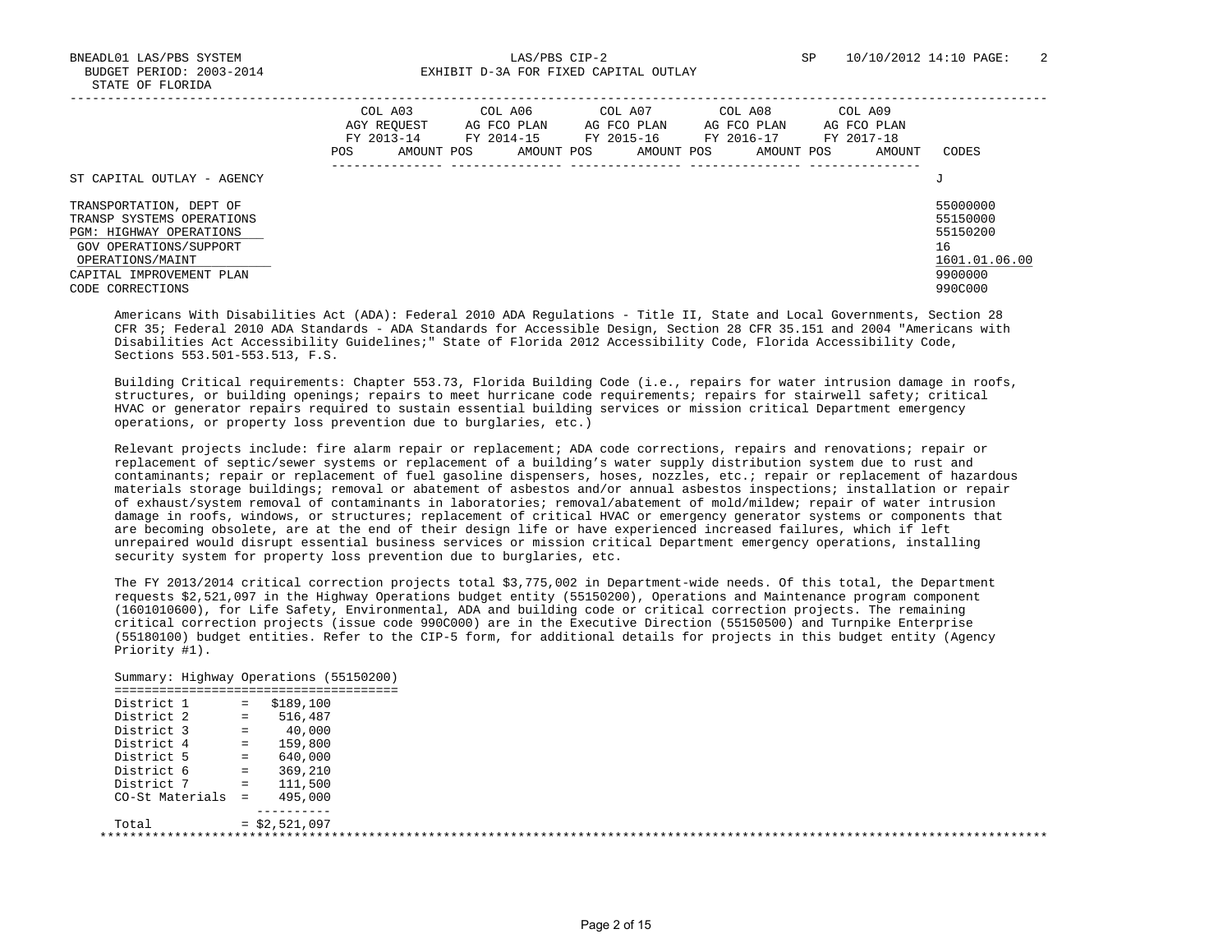BNEADL01 LAS/PBS SYSTEM LAS/PBS CIP-2 SP 10/10/2012 14:10 PAGE: 3 BUDGET PERIOD: 2003-2014 **EXHIBIT D-3A FOR FIXED CAPITAL OUTLAY** 

|                                                                                                                                                                                                                                                |      |                       | COL A03 COL A06 COL A07 COL A08 COL A09                     |                       |                |                                                                                                   |
|------------------------------------------------------------------------------------------------------------------------------------------------------------------------------------------------------------------------------------------------|------|-----------------------|-------------------------------------------------------------|-----------------------|----------------|---------------------------------------------------------------------------------------------------|
|                                                                                                                                                                                                                                                |      |                       | AGY REQUEST AG FCO PLAN AG FCO PLAN AG FCO PLAN AG FCO PLAN |                       |                |                                                                                                   |
|                                                                                                                                                                                                                                                |      |                       | FY 2013-14 FY 2014-15 FY 2015-16 FY 2016-17 FY 2017-18      |                       |                |                                                                                                   |
|                                                                                                                                                                                                                                                | POS. | AMOUNT POS AMOUNT POS |                                                             | AMOUNT POS AMOUNT POS | AMOUNT         | CODES                                                                                             |
|                                                                                                                                                                                                                                                |      |                       |                                                             |                       |                |                                                                                                   |
| ST CAPITAL OUTLAY - AGENCY                                                                                                                                                                                                                     |      |                       |                                                             |                       |                | $\overline{J}$                                                                                    |
| TRANSPORTATION, DEPT OF<br>TRANSP SYSTEMS OPERATIONS<br><b>PGM: HIGHWAY OPERATIONS</b><br>GOV OPERATIONS/SUPPORT<br>OPERATIONS/MAINT<br>CAPITAL IMPROVEMENT PLAN<br>ENVIRONMENTAL PROJECTS<br>FIXED CAPITAL OUTLAY<br>ENVIRON SITE RESTORATION |      |                       |                                                             |                       |                | 55000000<br>55150000<br>55150200<br>16<br>1601.01.06.00<br>9900000<br>990E000<br>080000<br>088763 |
| ST TRANSPORT (PRIMARY) TF -STATE 1,045,000 920,000 915,000 885,000                                                                                                                                                                             |      |                       |                                                             |                       | 880.000 2540 1 |                                                                                                   |
|                                                                                                                                                                                                                                                |      |                       |                                                             |                       |                |                                                                                                   |
| <b>AGENCY NARRATIVE:</b><br>2013-2014 BUDGET YEAR NARRATIVE: ENVIRON SITE RESTORATION IT COMPONENT? NO<br>Fund Source: 100% State<br>============                                                                                              |      |                       |                                                             |                       |                |                                                                                                   |
| LRPP Reference: Goal #3: Organizational excellence by promoting and encouraging continuous improvement.<br>===============                                                                                                                     |      |                       |                                                             |                       |                |                                                                                                   |
| Florida Strategic Plan for Economic Development - Strategy #27:                                                                                                                                                                                |      |                       |                                                             |                       |                |                                                                                                   |

Create and sustain vibrant, safe and healthy communities that attract workers, businesses, residents and visitors.

Description:

============

 Budget is requested in the Highway Operations budget entity to continue funding Environmental Site Restoration work to clean up contaminated soil and groundwater at various Department facilities statewide to restore those sites to an environmentally uncontaminated, clean and safe condition. Failure to perform the needed cleanup will result in violation of the Federal Resource Conservation and Recovery Act.

 Surveys conducted in 1995 at various Department property sites were used to develop the original environmental site restoration plan, which identified anticipated assessment and remediation activities required to restore the sites to an uncontaminated, safe condition. The extent of required remediation activities is dependent on findings during the assessment of the site as well as discoveries during the actual remediation of the site. As the assessment and/or remediation activities are performed, the approach to address the projects is modified to address the extent of contamination at the site. In the event of an additional contamination discovery, the required work to accomplish clean closure of a site will most likely increase. In cases where contamination remediation occurs more quickly/earlier than anticipated, the required work factors (e.g., length of time, funding requirements, resource requirements, etc.) may decrease. However, as time increases, contaminants typically migrate causing an increase in plume (trail) size and subsequent additional assessment and remediation costs. Additionally, the Department adds sites to the environmental site restoration plan due to the consolidation of facilities or newly found contamination at existing facility sites, or removes sites from the plan once environmental work is completed.

Due to the uncertainties related to dealing with contaminates and contaminated soil/groundwater, this issue will be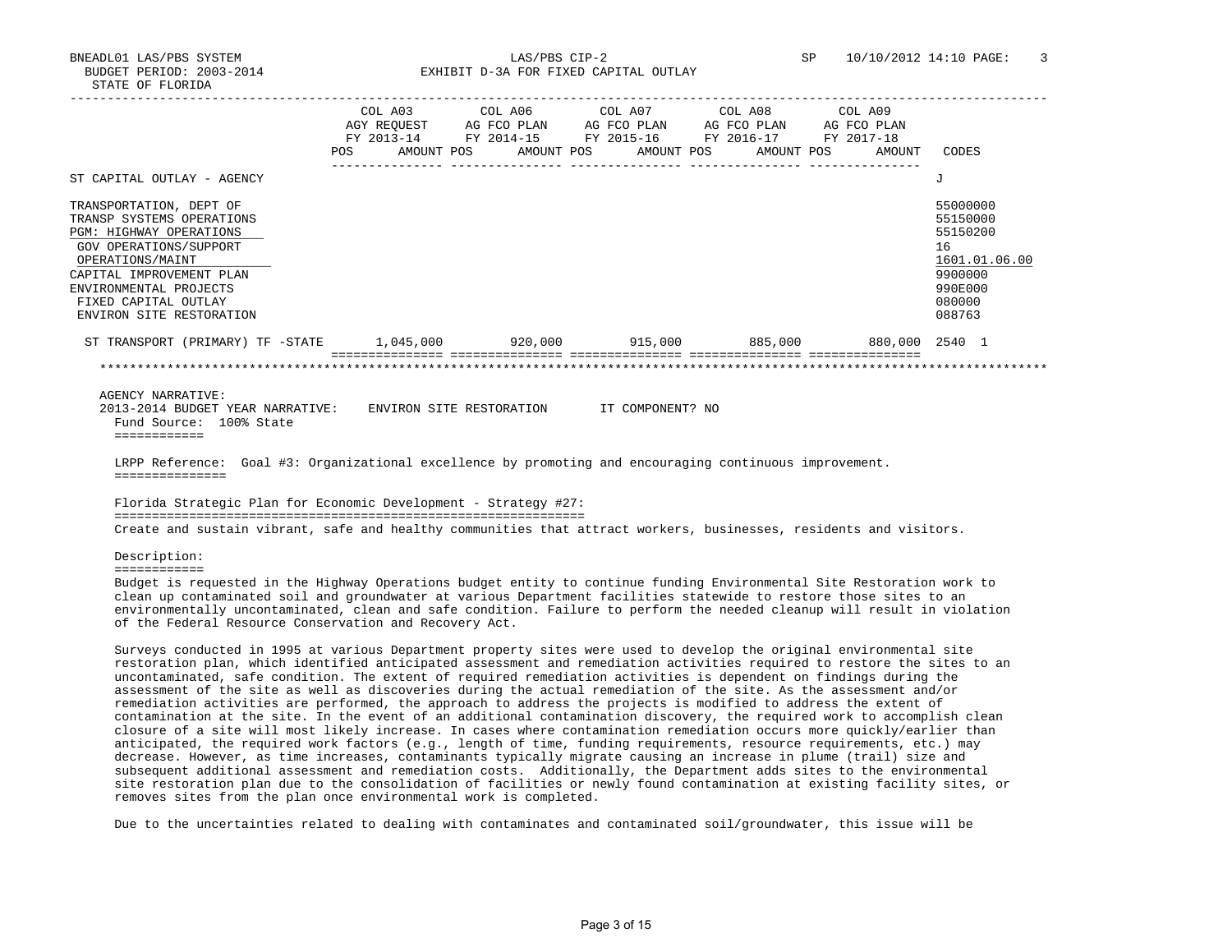BNEADL01 LAS/PBS SYSTEM LAS/PBS CIP-2 SP 10/10/2012 14:10 PAGE: 4 BUDGET PERIOD: 2003-2014 **EXHIBIT D-3A FOR FIXED CAPITAL OUTLAY** 

|                                                                                                                                                                                     | COL A03<br>AGY REOUEST<br>FY 2013-14<br>POS.<br>AMOUNT POS | COL A06<br>AG FCO PLAN<br>FY 2014-15<br>AMOUNT POS | COL A07<br>AG FCO PLAN<br>FY 2015-16<br>AMOUNT POS | COL A08<br>AG FCO PLAN<br>FY 2016-17<br>AMOUNT POS | COL A09<br>AG FCO PLAN<br>FY 2017-18<br>AMOUNT | CODES                                                                         |
|-------------------------------------------------------------------------------------------------------------------------------------------------------------------------------------|------------------------------------------------------------|----------------------------------------------------|----------------------------------------------------|----------------------------------------------------|------------------------------------------------|-------------------------------------------------------------------------------|
| ST CAPITAL OUTLAY - AGENCY                                                                                                                                                          |                                                            |                                                    |                                                    |                                                    |                                                | J                                                                             |
| TRANSPORTATION, DEPT OF<br>TRANSP SYSTEMS OPERATIONS<br>PGM: HIGHWAY OPERATIONS<br>GOV OPERATIONS/SUPPORT<br>OPERATIONS/MAINT<br>CAPITAL IMPROVEMENT PLAN<br>ENVIRONMENTAL PROJECTS |                                                            |                                                    |                                                    |                                                    |                                                | 55000000<br>55150000<br>55150200<br>16<br>1601.01.06.00<br>9900000<br>990E000 |

 revisited each year to determine whether the needs have increased or decreased as tasks are performed and additional information is obtained.

 Budget of \$1,045,000 is requested in FY 2013/2014 for Environmental Site Restoration projects in the Highway Operations budget entity (55150200), Operations and Maintenance program component (1601010600). Refer to the accompanying CIP-5 form (Agency Priority #3) for additional details.

 Summary: Highway Operations (55150200) ======================================= District  $1 =$  \$ 50,000 District 2 = 345,000 District 3 = 200,000 District 4 = 240,000 District 7 = 210,000 ----------  $Total = $1,045,000$  \*\*\*\*\*\*\*\*\*\*\*\*\*\*\*\*\*\*\*\*\*\*\*\*\*\*\*\*\*\*\*\*\*\*\*\*\*\*\*\*\*\*\*\*\*\*\*\*\*\*\*\*\*\*\*\*\*\*\*\*\*\*\*\*\*\*\*\*\*\*\*\*\*\*\*\*\*\*\*\*\*\*\*\*\*\*\*\*\*\*\*\*\*\*\*\*\*\*\*\*\*\*\*\*\*\*\*\*\*\*\*\*\*\*\*\*\*\*\*\*\*\*\*\*\*\*\* MAINTENANCE AND REPAIR 990M000<br>FIXED CAPITAL OUTLAY 1990 CONTROL CONTROL CONTROL CONTROL CONTROL OF A SUBSEXUAL CONTROL OF A SUBSEXUAL CONTRO<br>TIXED CAPITAL OUTLAY FIXED CAPITAL OUTLAY MINOR REPAIRS/IMPROV-STATE 080002 ST TRANSPORT (PRIMARY) TF -STATE 2,194,074 4,689,776 4,595,928 17,581,914 31,677,180 2540 1 =============== =============== =============== =============== =============== \*\*\*\*\*\*\*\*\*\*\*\*\*\*\*\*\*\*\*\*\*\*\*\*\*\*\*\*\*\*\*\*\*\*\*\*\*\*\*\*\*\*\*\*\*\*\*\*\*\*\*\*\*\*\*\*\*\*\*\*\*\*\*\*\*\*\*\*\*\*\*\*\*\*\*\*\*\*\*\*\*\*\*\*\*\*\*\*\*\*\*\*\*\*\*\*\*\*\*\*\*\*\*\*\*\*\*\*\*\*\*\*\*\*\*\*\*\*\*\*\*\*\*\*\*\*\* AGENCY NARRATIVE: 2013-2014 BUDGET YEAR NARRATIVE: MINOR REPAIRS/IMPROV-STATE IT COMPONENT? NO Fund Source: 100% State ============ LRPP Reference: Goal #3: Organizational excellence by promoting and encouraging continuous improvement. =============== Florida Strategic Plan for Economic Development - Strategy #27: =============================================================== Create and sustain vibrant, safe and healthy communities that attract workers, businesses, residents and visitors.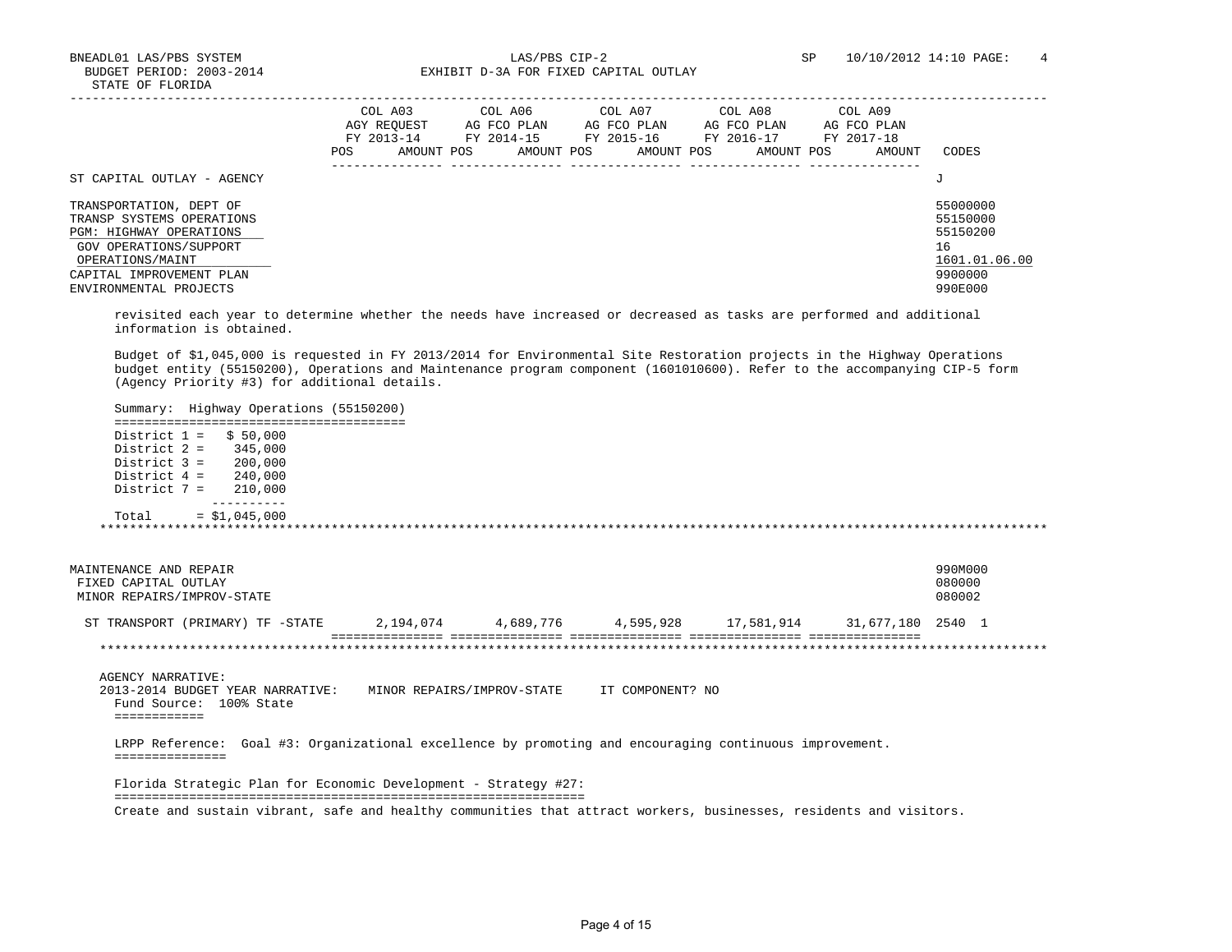BNEADL01 LAS/PBS SYSTEM LAS/PBS CIP-2 SP 10/10/2012 14:10 PAGE: 5 BUDGET PERIOD: 2003-2014 **EXHIBIT D-3A FOR FIXED CAPITAL OUTLAY** 

|                                                                                                                                                                                     | COL A03<br>AGY REOUEST<br>FY 2013-14<br>POS.<br>AMOUNT POS | COL A06<br>AG FCO PLAN<br>FY 2014-15<br>AMOUNT POS | COL A07<br>AG FCO PLAN<br>FY 2015-16<br>AMOUNT POS | COL A08<br>AG FCO PLAN<br>FY 2016-17<br>AMOUNT POS | COL A09<br>AG FCO PLAN<br>FY 2017-18<br>AMOUNT | CODES                                                                         |
|-------------------------------------------------------------------------------------------------------------------------------------------------------------------------------------|------------------------------------------------------------|----------------------------------------------------|----------------------------------------------------|----------------------------------------------------|------------------------------------------------|-------------------------------------------------------------------------------|
| ST CAPITAL OUTLAY - AGENCY                                                                                                                                                          |                                                            |                                                    |                                                    |                                                    |                                                | J                                                                             |
| TRANSPORTATION, DEPT OF<br>TRANSP SYSTEMS OPERATIONS<br>PGM: HIGHWAY OPERATIONS<br>GOV OPERATIONS/SUPPORT<br>OPERATIONS/MAINT<br>CAPITAL IMPROVEMENT PLAN<br>MAINTENANCE AND REPAIR |                                                            |                                                    |                                                    |                                                    |                                                | 55000000<br>55150000<br>55150200<br>16<br>1601.01.06.00<br>9900000<br>990M000 |

 Description: ============

 The Department requests capital renewal budget in the Highway Operations budget entity to sustain Department-owned facilities and their building components at an operational and habitable level and to preserve the value of the facilities. The Department requests funds for Fixed Capital Outlay building and grounds repairs, renovations, improvements and/or additions needed to address building deficiencies. Relevant projects include: electrical, roofing, plumbing, mechanical Heating, Ventilation and Air Conditioning (HVAC), exterior repairs, interior repairs, parking lot/Maintenance Yard road resurfacing/restriping/repairs, site drainage repairs, elevator repairs, structural repairs, installation of security systems, flooring replacement, painting, etc.

 The Department requests \$3,701,772 for specific capital renewal projects throughout the Department to preserve and extend the useful life and value of Department-owned facilities and their building components (which calculates to \$0.95 per square foot). This request for FY 2013/2014 capital renewal budget for these types of projects reflects an average cost of only \$.95 per square foot, which is 39% less than the 2011 Building Owners and Managers Association (BOMA) median costs of \$1.57 per square foot for maintenance/repairs of the government buildings (as set forth in the 2011 BOMA Experience Exchange Report).

 Of the \$3,701,772 Department-wide total, the Department requests \$2,194,074 for capital renewal projects in the Highway Operations budget entity (55150200), Operations and Maintenance program component (1601010600). The remaining similar capital renewal projects (issue code 990M000) are in the Executive Direction (55150500) and Turnpike Enterprise (55180100) budget entities. Refer to the accompanying CIP-5 form, Part C, for additional details for projects in this budget entity (Agency Priority #1).

| District 2        | \$89,000<br>$=$ |  |
|-------------------|-----------------|--|
| District 3        | 625,000<br>$=$  |  |
| District 4        | 381,774<br>$=$  |  |
| District 5        | 267,000<br>$=$  |  |
| District 7        | 388,300<br>$=$  |  |
| CO-St Materials   | 125,000<br>$=$  |  |
| CO-St Maintenance | 318,000<br>$=$  |  |
|                   |                 |  |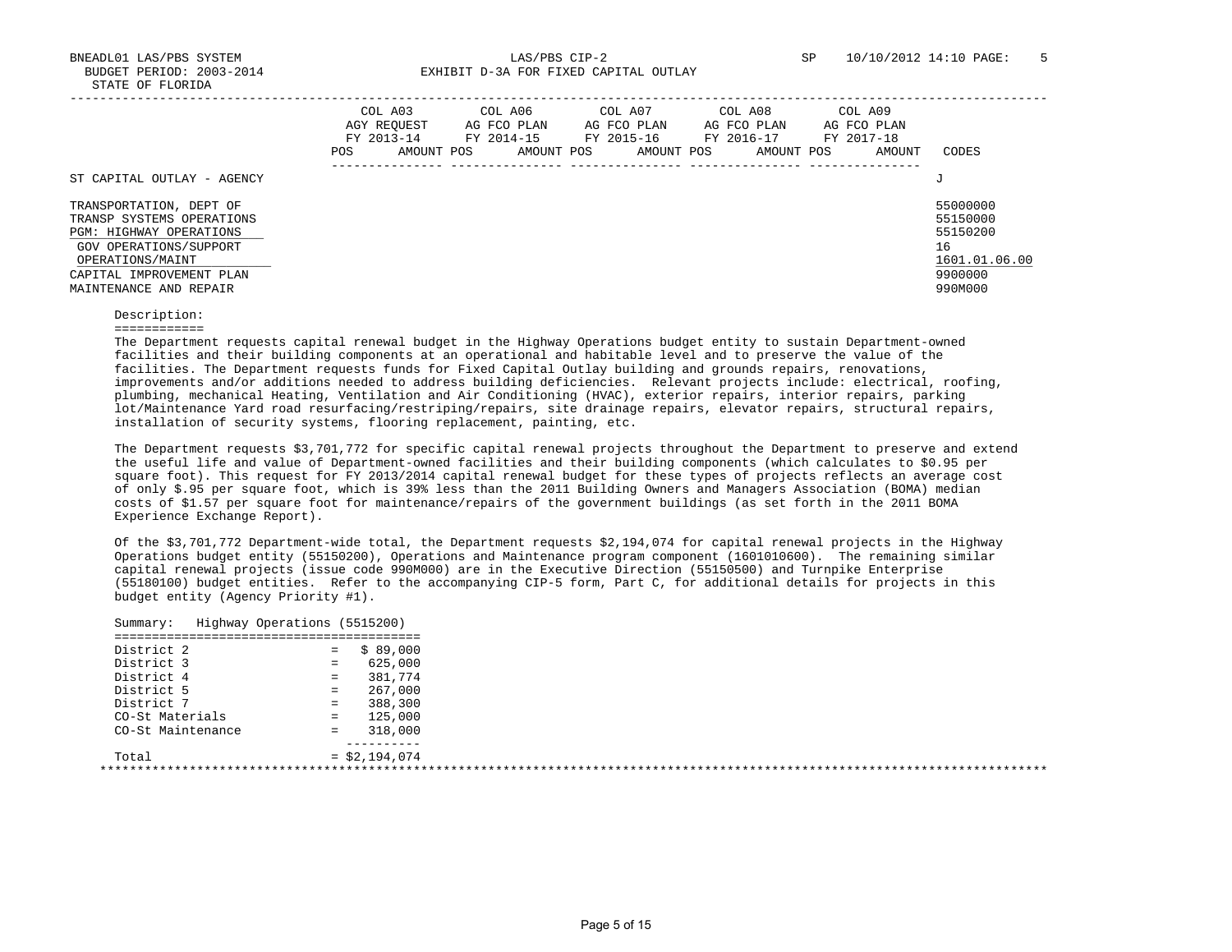BNEADL01 LAS/PBS SYSTEM LAS/PBS CIP-2 SP 10/10/2012 14:10 PAGE: 6 BUDGET PERIOD: 2003-2014 **EXHIBIT D-3A FOR FIXED CAPITAL OUTLAY** 

|                                                                                                                                                           |     | COL A03                 | COL A06 COL A07 |            |                       | COL A08                          | COL A09     |                                                                    |
|-----------------------------------------------------------------------------------------------------------------------------------------------------------|-----|-------------------------|-----------------|------------|-----------------------|----------------------------------|-------------|--------------------------------------------------------------------|
|                                                                                                                                                           |     | AGY REOUEST AG FCO PLAN |                 |            |                       | AG FCO PLAN AG FCO PLAN          | AG FCO PLAN |                                                                    |
|                                                                                                                                                           |     | FY 2013-14              |                 |            |                       | FY 2014-15 FY 2015-16 FY 2016-17 | FY 2017-18  |                                                                    |
|                                                                                                                                                           | POS | AMOUNT POS              |                 | AMOUNT POS | AMOUNT POS            | AMOUNT POS                       | AMOUNT      | CODES                                                              |
| ST CAPITAL OUTLAY - AGENCY                                                                                                                                |     |                         |                 |            |                       |                                  |             | J                                                                  |
| TRANSPORTATION, DEPT OF<br>TRANSP SYSTEMS OPERATIONS<br>PGM: HIGHWAY OPERATIONS<br>GOV OPERATIONS/SUPPORT<br>OPERATIONS/MAINT<br>CAPITAL IMPROVEMENT PLAN |     |                         |                 |            |                       |                                  |             | 55000000<br>55150000<br>55150200<br>16<br>1601.01.06.00<br>9900000 |
| MAINTENANCE AND REPAIR<br>FIXED CAPITAL OUTLAY<br>OCALA OPS CTR-REP/RENO/ADD                                                                              |     |                         |                 |            |                       |                                  |             | 990M000<br>080000<br>088628                                        |
|                                                                                                                                                           |     |                         |                 |            |                       |                                  |             |                                                                    |
| ST TRANSPORT (PRIMARY) TF -STATE                                                                                                                          |     |                         |                 |            | 525, 212 21, 221, 745 |                                  |             | 2540 1                                                             |
|                                                                                                                                                           |     |                         |                 |            | ==============        |                                  |             |                                                                    |
| SARASOTA-MANATEE OPS-CONST                                                                                                                                |     |                         |                 |            |                       |                                  |             | 088650                                                             |
| ST TRANSPORT (PRIMARY) TF -STATE 18,951,018                                                                                                               |     |                         |                 |            |                       |                                  |             | 2540 1                                                             |
|                                                                                                                                                           |     |                         |                 |            |                       |                                  |             |                                                                    |

AGENCY NARRATIVE:<br>2013-2014 BUDGET YEAR NARRATIVE: SARASOTA-MANATEE OPS-CONST IT COMPONENT? NO Fund Source: 100% State ============

 LRPP Reference: Goal #3: Organizational excellence by promoting and encouraging continuous improvement. ===============

 Florida Strategic Plan for Economic Development Strategy #27: ============================================================= Create and sustain vibrant, safe and healthy communities that attract workers, businesses, residents and visitors.

Description:

============

 Budget is requested to initiate a design-build project to construct a new 50,600 square foot (s.f.) Sarasota-Manatee Operations Center located at a site already owned by the Department in District One, Manatee County. This project will consolidate 30 existing Maintenance and Construction buildings to 10 new buildings at 1 location, and house 78 employees. This project is consistent with the Department's long-range plan to create a Sarasota-Manatee Operations Center by combining Maintenance and Construction at one location. When the Department made the decision to move toward the Operations Center concept, the District moved forward in streamlining the organizational structure by collapsing management levels from two separate engineers (Maintenance Engineer and Construction Engineer) into one Operations Center Engineer. The Operations Center will provide maintenance of existing highways and bridges, as well as, construction of new facilities in both Sarasota and Manatee counties that continue to be high growth areas for District One.

 The new Sarasota-Manatee Operations Center needs to be constructed because the existing buildings are in such disrepair and poor condition that they present both health and safety issues for employees/visitors, do not meet current life safety and building codes, and impose significant hindrances to the Department's mission critical operations. The existing buildings are well over 60 years old and do not meet current life safety and environmental codes, hurricane code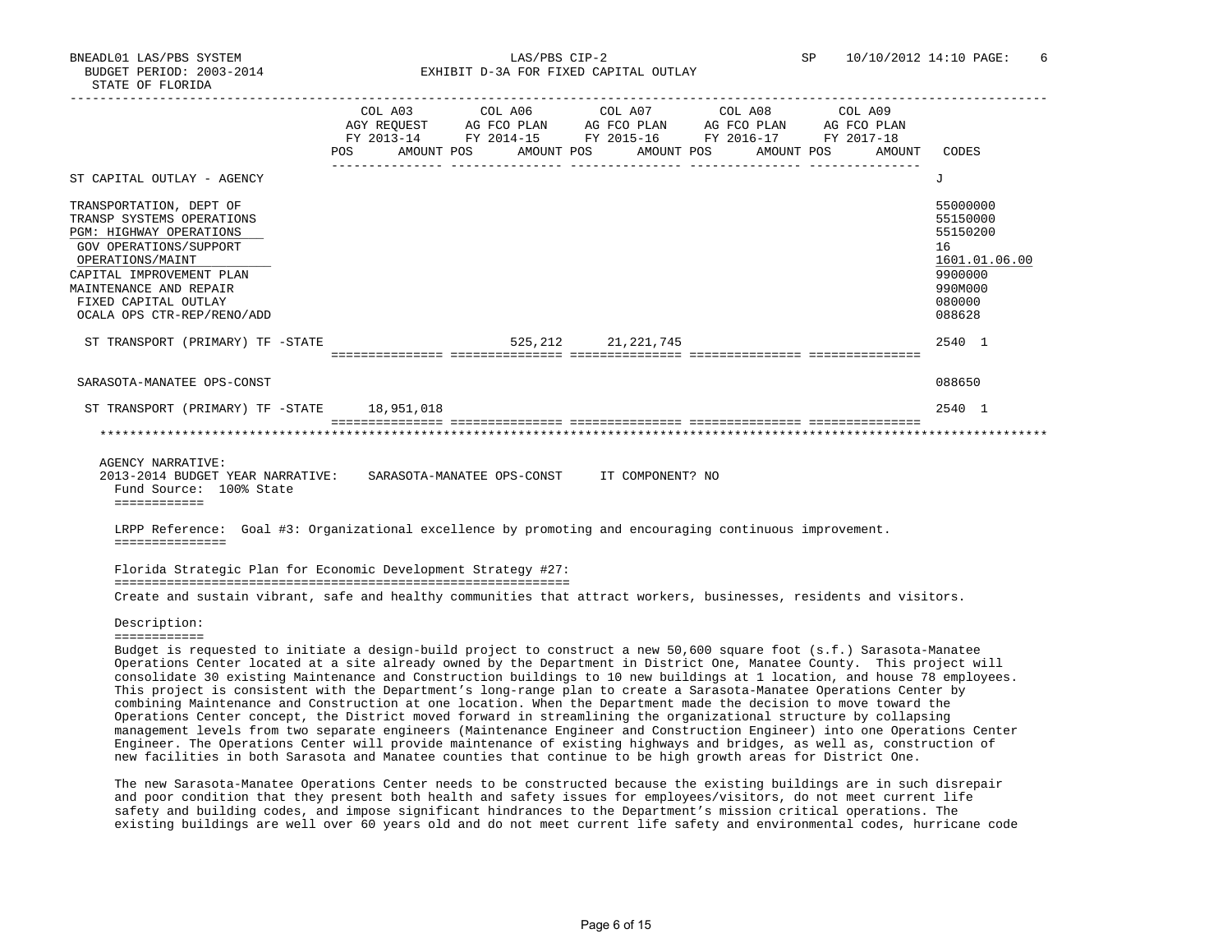BNEADL01 LAS/PBS SYSTEM LAS/PBS CIP-2 SP 10/10/2012 14:10 PAGE: 7 BUDGET PERIOD: 2003-2014 **EXHIBIT D-3A FOR FIXED CAPITAL OUTLAY** 

|                                                                                                                                      | COL A03<br>AGY REOUEST<br>FY 2013-14<br>AMOUNT POS<br>POS. | COL A06<br>AG FCO PLAN<br>FY 2014-15<br>AMOUNT POS | COL A07<br>AG FCO PLAN<br>FY 2015-16<br>AMOUNT POS | COL A08<br>AG FCO PLAN<br>FY 2016-17<br>AMOUNT POS | COL A09<br>AG FCO PLAN<br>FY 2017-18<br>AMOUNT | CODES                                                   |
|--------------------------------------------------------------------------------------------------------------------------------------|------------------------------------------------------------|----------------------------------------------------|----------------------------------------------------|----------------------------------------------------|------------------------------------------------|---------------------------------------------------------|
| ST CAPITAL OUTLAY - AGENCY                                                                                                           |                                                            |                                                    |                                                    |                                                    |                                                | J                                                       |
| TRANSPORTATION, DEPT OF<br>TRANSP SYSTEMS OPERATIONS<br><b>PGM: HIGHWAY OPERATIONS</b><br>GOV OPERATIONS/SUPPORT<br>OPERATIONS/MAINT |                                                            |                                                    |                                                    |                                                    |                                                | 55000000<br>55150000<br>55150200<br>16<br>1601.01.06.00 |
| CAPITAL IMPROVEMENT PLAN<br>MAINTENANCE AND REPAIR                                                                                   |                                                            |                                                    |                                                    |                                                    |                                                | 9900000<br>990M000                                      |

 requirements, building codes, Americans with Disabilities Act (ADA) compliance, and energy efficiency requirements. The current Sarasota Operations Center location has significant flooding problems during heavy storms and hurricanes, which requires evacuation of the site, limiting the Department's ability to respond during mission critical emergency operations. Many of these structures, i.e., trailers, do not meet current wind requirements and could further limit the Department's emergency response efforts. The current site is under a Consent Order from the Environmental Protection Agency (EPA) for contamination of soil from adjoining property. There is also pending litigation against Electro Chemical, the source of the contamination, which is located adjacent to the existing yard. The old structures, in most cases, contain asbestos. A recent air quality study (9/27/12) identified fungal growth in a trailer that required staff to vacate the structure, which is used for office space. Several of the equipment storage buildings have roof leaks and require constant repairs. The existing electrical system is inadequate and the plumbing is substandard, deteriorated and requires constant repair. Several air conditioning units have required repairs on numerous occasions in recent years. The available office space is not adequate to meet daily requirements, the shop space is insufficient for servicing large equipment, and the warehouse is not large enough to hold the materials required for routine maintenance activities. In addition, the existing facility has one restricted access driveway to the main thoroughfare (US 301) that is shared with other businesses. As a result of an intersection improvement project, the median opening on US 301 at the driveway location was closed. This closing has restricted all traffic to a right-in, right-out condition, requiring all vehicles and equipment to use local roads in the area. Large transport and dump trucks have to travel approximately 5 miles out of their way to head north on Hwy 301 from the current site. Once the Department's operations are re-located to the new Sarasota-Manatee Operations Center location, the trustees (Department of Environmental Protection) of the existing Sarasota Operations property will determine its disposition.

 Budget is requested for \$18,951,018 in FY 2013/14 within the Highway Operations budget entity (55150200), Operations and Maintenance program component (1601010600) for construction and other project related costs of the design-build project. Funds of \$350,000 were appropriated in FY 2006/07 to procure a design-build package/site plan. Due to the existing site's significant flooding, life safety, code and environmental problems, and with old buildings in such disrepair, the Department's request to build a new operations center at an already owned Department location is consistent with good business practices (Agency Priority #2).

 Summary: Highway Operations (55150200) ======================================= District 1 = \$18,951,018 \*\*\*\*\*\*\*\*\*\*\*\*\*\*\*\*\*\*\*\*\*\*\*\*\*\*\*\*\*\*\*\*\*\*\*\*\*\*\*\*\*\*\*\*\*\*\*\*\*\*\*\*\*\*\*\*\*\*\*\*\*\*\*\*\*\*\*\*\*\*\*\*\*\*\*\*\*\*\*\*\*\*\*\*\*\*\*\*\*\*\*\*\*\*\*\*\*\*\*\*\*\*\*\*\*\*\*\*\*\*\*\*\*\*\*\*\*\*\*\*\*\*\*\*\*\*\*

 COCOA OPS CTR-REP/RENO/ADD 088745 ST TRANSPORT (PRIMARY) TF -STATE 21,514,164 2540 1 =============== =============== =============== =============== ===============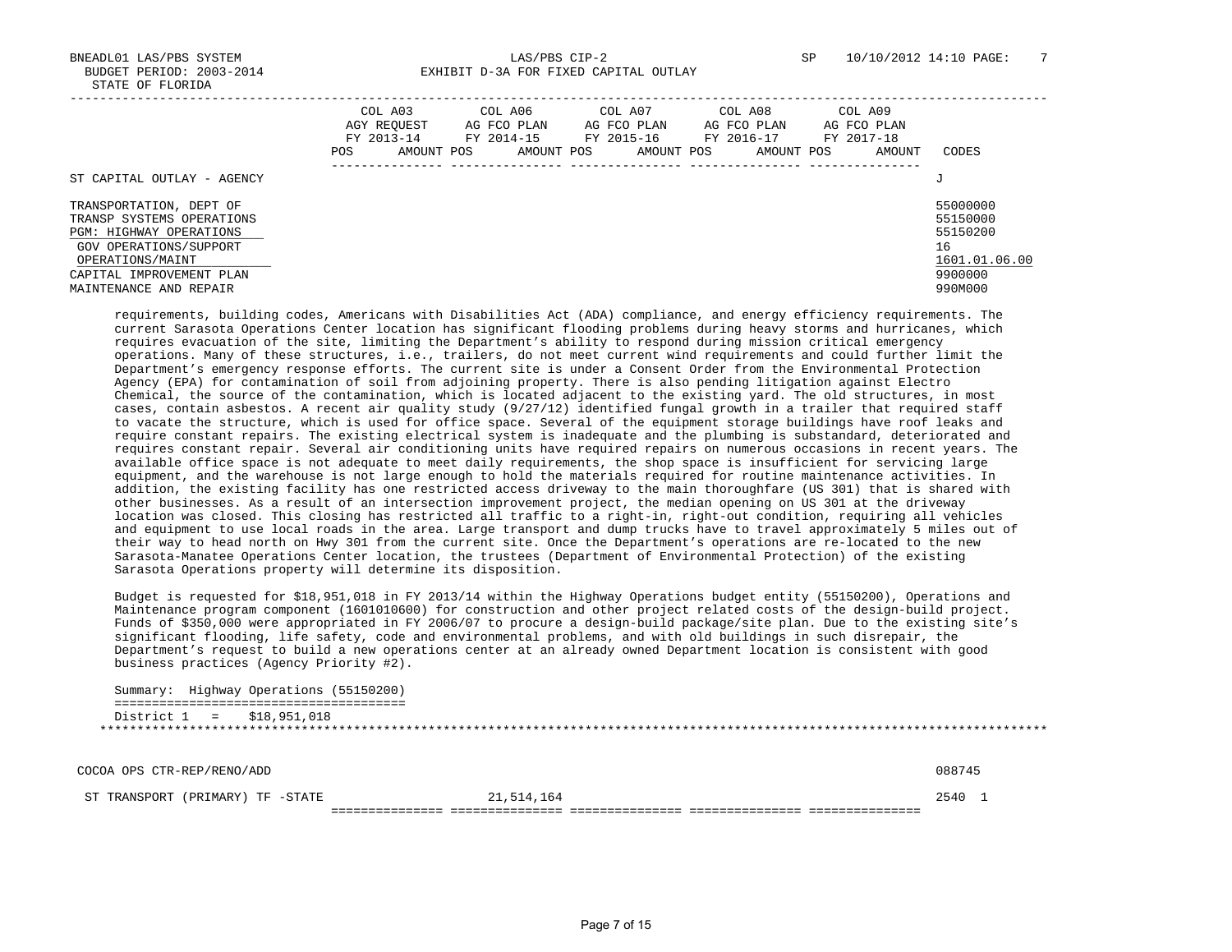BNEADL01 LAS/PBS SYSTEM LAS/PBS CIP-2 SP 10/10/2012 14:10 PAGE: 8 BUDGET PERIOD: 2003-2014 **EXHIBIT D-3A FOR FIXED CAPITAL OUTLAY** 

|                                                                                                                                                                                     | POS | COL A03<br>AGY REOUEST<br>FY 2013-14 FY 2014-15 FY 2015-16 FY 2016-17 FY 2017-18<br>AMOUNT POS | COL A06<br>AG FCO PLAN | AMOUNT POS |  | COL A07<br>AG FCO PLAN<br>AMOUNT POS | COL A08<br>AG FCO PLAN | AMOUNT POS | COL A09 | AG FCO PLAN<br>AMOUNT | CODES                                                                         |
|-------------------------------------------------------------------------------------------------------------------------------------------------------------------------------------|-----|------------------------------------------------------------------------------------------------|------------------------|------------|--|--------------------------------------|------------------------|------------|---------|-----------------------|-------------------------------------------------------------------------------|
| ST CAPITAL OUTLAY - AGENCY                                                                                                                                                          |     |                                                                                                |                        |            |  |                                      |                        |            |         |                       | J                                                                             |
| TRANSPORTATION, DEPT OF<br>TRANSP SYSTEMS OPERATIONS<br>PGM: HIGHWAY OPERATIONS<br>GOV OPERATIONS/SUPPORT<br>OPERATIONS/MAINT<br>CAPITAL IMPROVEMENT PLAN<br>MAINTENANCE AND REPAIR |     |                                                                                                |                        |            |  |                                      |                        |            |         |                       | 55000000<br>55150000<br>55150200<br>16<br>1601.01.06.00<br>9900000<br>990M000 |
| TOTAL: MAINTENANCE AND REPAIR<br>TOTAL ISSUE 21,145,092 26,729,152 25,817,673 17,581,914 31,677,180                                                                                 |     |                                                                                                |                        |            |  |                                      |                        |            |         |                       | 990M000                                                                       |
| TOTAL: OPERATIONS/MAINT<br>BY FUND TYPE                                                                                                                                             |     |                                                                                                |                        |            |  |                                      |                        |            |         |                       | 1601.01.06.00                                                                 |
| TRUST FUNDS                                                                                                                                                                         |     | 24,711,189                                                                                     |                        |            |  |                                      |                        |            |         |                       | 2000                                                                          |

Page 8 of 15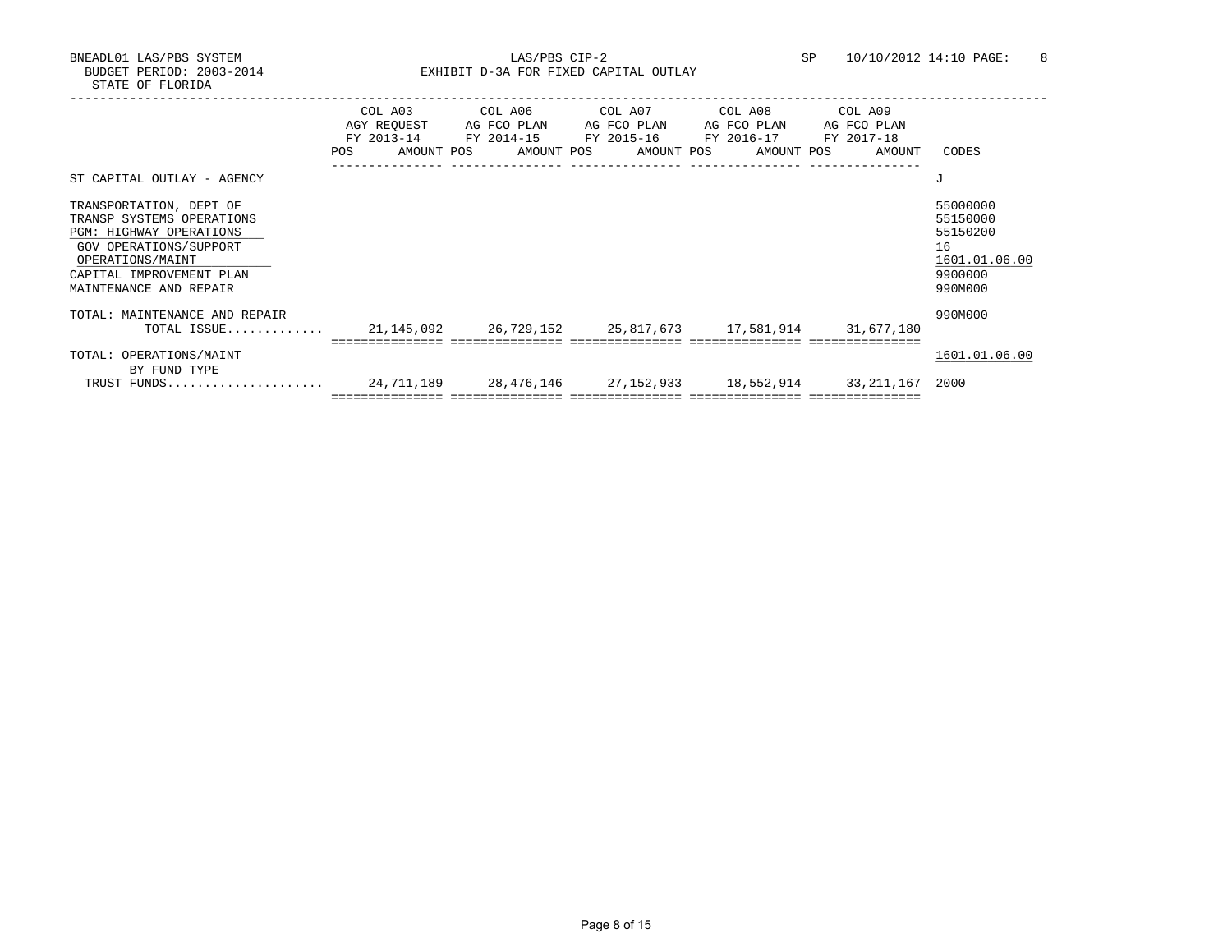BNEADL01 LAS/PBS SYSTEM LAS/PBS CIP-2 SP 10/10/2012 14:10 PAGE: 9 BUDGET PERIOD: 2003-2014 **EXHIBIT D-3A FOR FIXED CAPITAL OUTLAY** 

 ----------------------------------------------------------------------------------------------------------------------------------- COL A03 COL A06 COL A07 COL A08 COL A09 AGY REQUEST AG FCO PLAN AG FCO PLAN AG FCO PLAN AG FCO PLAN FY 2013-14 FY 2014-15 FY 2015-16 FY 2016-17 FY 2017-18 POS AMOUNT POS AMOUNT POS AMOUNT POS AMOUNT POS AMOUNT CODES --------------- --------------- --------------- --------------- --------------- ST CAPITAL OUTLAY - AGENCY J TRANSPORTATION, DEPT OF SERVICES AND SERVICES OF SERVICES AND STOLEN ASSESSED AND STRANSPORTATION, DEPT OF SERVICES AND STRANSPORTATIONS AND STRANSPORT SERVICES OF SERVICES AND SERVICES OF SERVICES AND SERVICES OF SERVICES TRANSP SYSTEMS OPERATIONS EXECUTIVE DIR/SUPPORT SVCS 55150500 GOV OPERATIONS/SUPPORT 16 EXEC LEADERSHIP/SUPPRT SVC 1602.00.00.00 \_\_\_\_\_\_\_\_\_\_\_\_\_\_\_\_\_\_\_\_\_\_\_\_\_\_ \_\_\_\_\_\_\_\_\_\_\_\_\_ CAPITAL IMPROVEMENT PLAN CODE CORRECTIONS 990C000 FIXED CAPITAL OUTLAY 080000 MINOR REPAIRS/IMPROV-STATE 080002 ST TRANSPORT (PRIMARY) TF -STATE 1,226,905 1,631,938 27,000 4,500 2,000 2540 1 =============== =============== =============== =============== =============== \*\*\*\*\*\*\*\*\*\*\*\*\*\*\*\*\*\*\*\*\*\*\*\*\*\*\*\*\*\*\*\*\*\*\*\*\*\*\*\*\*\*\*\*\*\*\*\*\*\*\*\*\*\*\*\*\*\*\*\*\*\*\*\*\*\*\*\*\*\*\*\*\*\*\*\*\*\*\*\*\*\*\*\*\*\*\*\*\*\*\*\*\*\*\*\*\*\*\*\*\*\*\*\*\*\*\*\*\*\*\*\*\*\*\*\*\*\*\*\*\*\*\*\*\*\*\* AGENCY NARRATIVE: 2013-2014 BUDGET YEAR NARRATIVE: MINOR REPAIRS/IMPROV-STATE IT COMPONENT? NO Fund Source: 100% State ============ LRPP Reference: Goal #3: Organizational excellence by promoting and encouraging continuous improvement. =============== Florida Strategic Plan for Economic Development - Strategy #27: =============================================================== Create and sustain vibrant, safe and healthy communities that attract workers, businesses, residents and visitors. Description: ============ The Department requests this budget in the Executive Direction budget entity to fund Fixed Capital Outlay building and grounds projects necessary to meet federal, state, or local requirements for life safety, environmental, and/or facility code compliance; to address building critical projects deemed essential for emergency operations to support the mission of the Department of Transportation or to correct a potentially unsafe condition, where the loss to life or property may occur and, if left unattended, the asset would be rendered unsafe, or essential services or building operations may likely be disrupted, or the building's integrity or habitability may be compromised. Some of the issues with which the Department needs to comply are: Life Safety: Chapter 633, Florida Statutes (F.S.), Fire Prevention and Control Environmental: Environmental Protection Agency (EPA) requirements; Fuel Dispensers - Section 553.73, Florida Building Code; Federal - Asbestos Hazard Emergency Response Act, Asbestos School Hazard Abatement Reauthorization Act, National Emission Standards for Hazardous Air Pollutants; State Asbestos - Chapter 469, F.S., Asbestos Abatement; Chapter 62-257, Florida Administrative Code (F.A.C.), Asbestos Program

 Americans With Disabilities Act (ADA): Federal 2010 ADA Regulations Title II, State and Local Governments, Section 28 Code of Federal Register (CFR) 35; Federal 2010 ADA Standards - ADA Standards for Accessible Design, Section 28 CFR 35.151 and 2004 "Americans with Disabilities Act Accessibility Guidelines;" State of Florida 2012 Accessibility Code,

Florida Accessibility Code, Sections 553.501-553.513, F.S.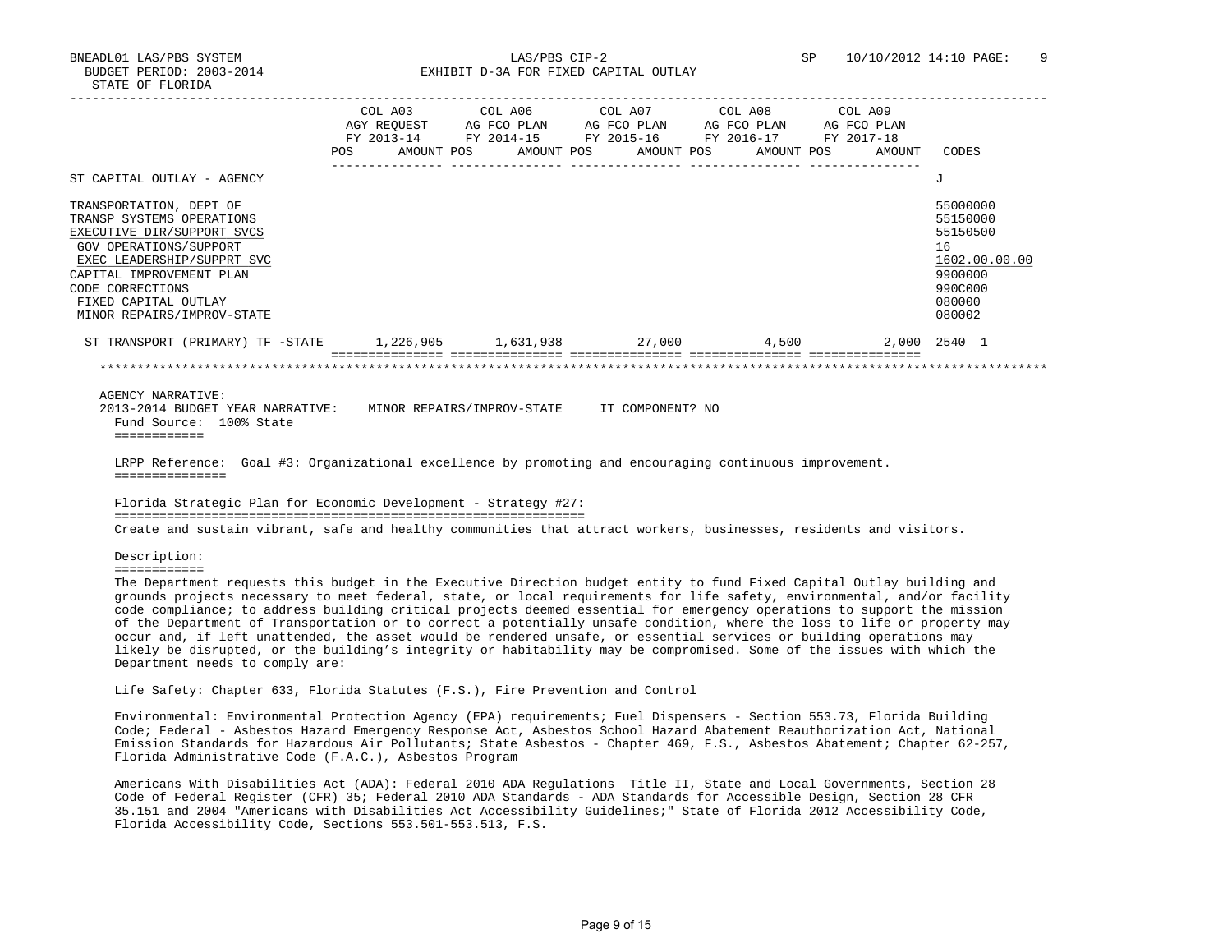BNEADL01 LAS/PBS SYSTEM LAS/PBS CIP-2 SP 10/10/2012 14:10 PAGE: 10 BUDGET PERIOD: 2003-2014 **EXHIBIT D-3A FOR FIXED CAPITAL OUTLAY** 

|                                                                                                                                                                                            | COL A03<br>AGY REOUEST<br>FY 2013-14<br>POS | AMOUNT POS | COL A06<br>AG FCO PLAN<br>FY 2014-15<br>AMOUNT POS | COL A07<br>AG FCO PLAN<br>FY 2015-16<br>AMOUNT POS | COL A08<br>AG FCO PLAN<br>FY 2016-17<br>AMOUNT POS | COL A09<br>AG FCO PLAN<br>FY 2017-18<br>AMOUNT | CODES                                                                         |
|--------------------------------------------------------------------------------------------------------------------------------------------------------------------------------------------|---------------------------------------------|------------|----------------------------------------------------|----------------------------------------------------|----------------------------------------------------|------------------------------------------------|-------------------------------------------------------------------------------|
| ST CAPITAL OUTLAY - AGENCY                                                                                                                                                                 |                                             |            |                                                    |                                                    |                                                    |                                                | J                                                                             |
| TRANSPORTATION, DEPT OF<br>TRANSP SYSTEMS OPERATIONS<br>EXECUTIVE DIR/SUPPORT SVCS<br>GOV OPERATIONS/SUPPORT<br>EXEC LEADERSHIP/SUPPRT SVC<br>CAPITAL IMPROVEMENT PLAN<br>CODE CORRECTIONS |                                             |            |                                                    |                                                    |                                                    |                                                | 55000000<br>55150000<br>55150500<br>16<br>1602.00.00.00<br>9900000<br>990C000 |

 Building Critical requirements: Chapter 553.73, Florida Building Code (i.e., repairs for water intrusion damage in roofs, structures, or building openings; critical HVAC or generator repairs required to sustain essential building services or mission critical Department emergency operations)

 Relevant projects include: fire alarm repair or replacement; ADA code corrections, repairs and renovations; repair or replacement of fuel gasoline dispensers, hoses, nozzles, etc.; removal or abatement of asbestos and/or annual asbestos inspections; repair of water intrusion damage in roofs, windows, or structures; replacement of critical HVAC or emergency generator systems or components that are becoming obsolete, are at the end of their design life or have experienced increased failures, which if left unrepaired would disrupt essential business services or mission critical Department emergency operations.

 The FY 2013/2014 critical correction projects total \$3,775,002 in Department-wide needs. Of this total, the Department requests \$1,226,905 in the Executive Direction budget entity (55150500), Executive Leadership program component (1602000000), for Life Safety, Environmental, ADA and building code or critical correction projects. The remaining critical correction projects (issue code 990C000) are in the Highway Operations (55150200) and Turnpike Enterprise (55180100) budget entities. Refer to the accompanying CIP-5 form, Part C, for additional details for projects in this budget entity (Agency Priority #1).

| District 1          | $=$      | \$819,582 |  |
|---------------------|----------|-----------|--|
| District 2          | $\equiv$ | 39,700    |  |
| District 3          | $=$      | 2,500     |  |
| District 4          | $=$      | 2,000     |  |
| District 6          | $=$      | 135,123   |  |
| District 7          | $=$      | 30,000    |  |
| Central Ofc Burns = |          | 198,000   |  |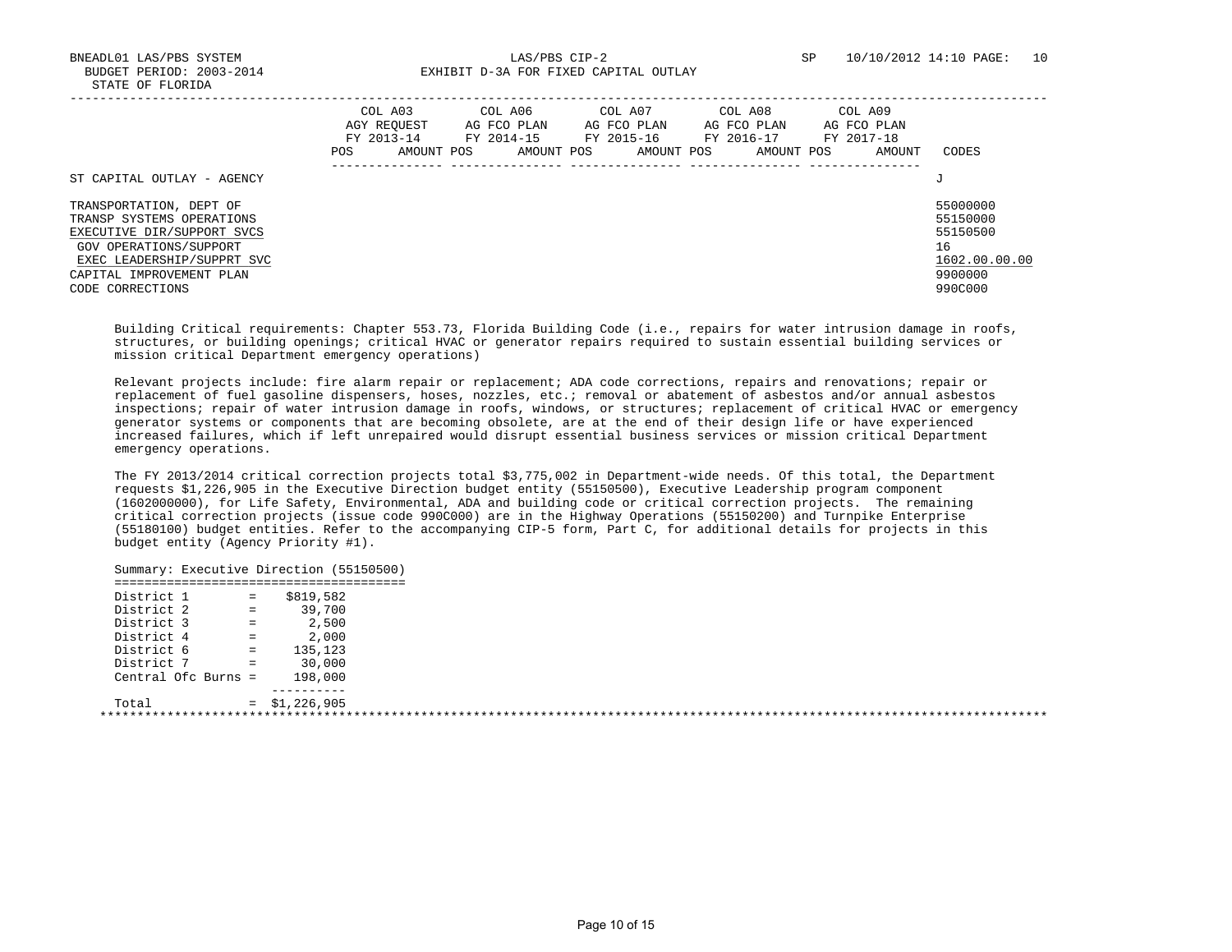BNEADL01 LAS/PBS SYSTEM LAS/PBS CIP-2 SP 10/10/2012 14:10 PAGE: 11 BUDGET PERIOD: 2003-2014 **EXHIBIT D-3A FOR FIXED CAPITAL OUTLAY** 

|                                                                                                                                                                                                                                                                                                                                                                                                                                                                                                                                                                                                                                                                                                               | COL A03<br>AGY REQUEST AG FCO PLAN AG FCO PLAN AG FCO PLAN AG FCO PLAN<br>FY 2013-14 FY 2014-15 FY 2015-16 FY 2016-17 FY 2017-18<br>POS AMOUNT POS AMOUNT POS AMOUNT POS AMOUNT POS |                                                                                                                  | COL A06 | COL A07 | COL A08 | COL A09<br>AMOUNT | CODES                                                                            |               |
|---------------------------------------------------------------------------------------------------------------------------------------------------------------------------------------------------------------------------------------------------------------------------------------------------------------------------------------------------------------------------------------------------------------------------------------------------------------------------------------------------------------------------------------------------------------------------------------------------------------------------------------------------------------------------------------------------------------|-------------------------------------------------------------------------------------------------------------------------------------------------------------------------------------|------------------------------------------------------------------------------------------------------------------|---------|---------|---------|-------------------|----------------------------------------------------------------------------------|---------------|
| ST CAPITAL OUTLAY - AGENCY                                                                                                                                                                                                                                                                                                                                                                                                                                                                                                                                                                                                                                                                                    |                                                                                                                                                                                     |                                                                                                                  |         |         |         |                   | J                                                                                |               |
| TRANSPORTATION, DEPT OF<br>TRANSP SYSTEMS OPERATIONS<br>EXECUTIVE DIR/SUPPORT SVCS<br>GOV OPERATIONS/SUPPORT<br>EXEC LEADERSHIP/SUPPRT SVC<br>CAPITAL IMPROVEMENT PLAN<br>MAINTENANCE AND REPAIR<br>FIXED CAPITAL OUTLAY<br>MINOR REPAIRS/IMPROV-STATE                                                                                                                                                                                                                                                                                                                                                                                                                                                        |                                                                                                                                                                                     |                                                                                                                  |         |         |         |                   | 55000000<br>55150000<br>55150500<br>16<br>9900000<br>990M000<br>080000<br>080002 | 1602.00.00.00 |
| ST TRANSPORT (PRIMARY) TF -STATE 1,155,200 431,700 907,282 1,063,088                                                                                                                                                                                                                                                                                                                                                                                                                                                                                                                                                                                                                                          |                                                                                                                                                                                     |                                                                                                                  |         |         |         | 3,655,939 2540 1  |                                                                                  |               |
| LRPP Reference: Goal #3: Organizational excellence by promoting and encouraging continuous improvement.<br>===============                                                                                                                                                                                                                                                                                                                                                                                                                                                                                                                                                                                    |                                                                                                                                                                                     |                                                                                                                  |         |         |         |                   |                                                                                  |               |
| Florida Strategic Plan for Economic Development - Strategy #27:                                                                                                                                                                                                                                                                                                                                                                                                                                                                                                                                                                                                                                               |                                                                                                                                                                                     |                                                                                                                  |         |         |         |                   |                                                                                  |               |
| Create and sustain vibrant, safe and healthy communities that attract workers, businesses, residents and visitors.                                                                                                                                                                                                                                                                                                                                                                                                                                                                                                                                                                                            |                                                                                                                                                                                     |                                                                                                                  |         |         |         |                   |                                                                                  |               |
| Description:<br>============                                                                                                                                                                                                                                                                                                                                                                                                                                                                                                                                                                                                                                                                                  |                                                                                                                                                                                     |                                                                                                                  |         |         |         |                   |                                                                                  |               |
| The Department requests capital renewal budget in the Executive Direction budget entity to sustain Department-owned<br>facilities and their building components at an operational and habitable level and to preserve the value of the<br>facilities. The Department requests funds for Fixed Capital Outlay building and grounds repairs, renovations, and/or<br>improvements needed to address building deficiencies. Relevant projects include: electrical, plumbing, mechanical<br>Heating, Ventilation and Air Conditioning (HVAC), exterior repairs, interior repairs, parking lot resurfacing repairs,<br>site irrigation repairs, installation of security gate, flooring replacement, painting, etc. |                                                                                                                                                                                     |                                                                                                                  |         |         |         |                   |                                                                                  |               |
| The Department requests \$3,701,772 for specific capital renewal projects throughout the Department to preserve and extend<br>the useful life and value of Department-owned facilities and their building components (which calculates to \$0.95 per<br>square foot). This request for FY 2013/2014 capital renewal budget for these types of projects reflects an average cost                                                                                                                                                                                                                                                                                                                               |                                                                                                                                                                                     | C 101 A AF 0.10 Second City 1.1.1.1.1.1.1.2.00 1.00 the CA11 Bolling County and Montered Resolution (BOM) states |         |         |         |                   |                                                                                  |               |

 of only \$.95 per square foot, which is 39% less than the 2011 Building Owners and Managers Association (BOMA) median costs of \$1.57 per square foot for maintenance/repairs of the government buildings (as set forth in the 2011 BOMA Experience Exchange Report).

 Of the \$3,701,772 Department-wide total, the Department requests \$1,155,200 for capital renewal projects in the Executive Direction budget entity (55150500), Executive Leadership program component (1602000000). The remaining similar capital renewal projects (issue code 990M000) are in the Highway Operations (55150200) and Turnpike Enterprise (55180100) budget entities. Refer to the accompanying CIP-5 form, Part C, for additional details for projects in this budget entity (Agency Priority #1).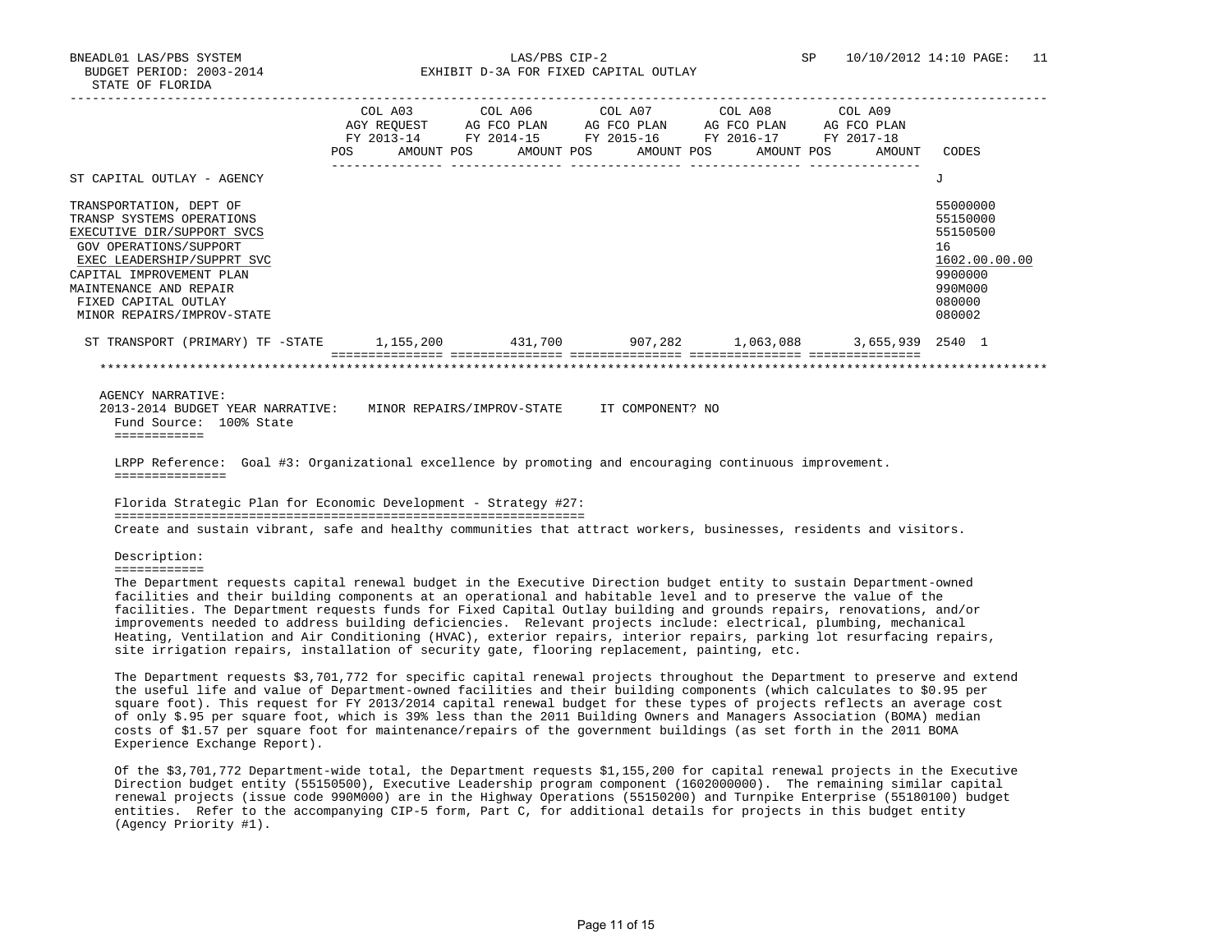BNEADL01 LAS/PBS SYSTEM LAS/PBS CIP-2 SP 10/10/2012 14:10 PAGE: 12 BUDGET PERIOD: 2003-2014 **EXHIBIT D-3A FOR FIXED CAPITAL OUTLAY** 

|                                                                                                                                                                                                  |                                           | COL A03 COL A06 COL A07 COL A08 COL A09<br>AGY REQUEST AG FCO PLAN AG FCO PLAN AG FCO PLAN AG FCO PLAN<br>FY 2013-14 FY 2014-15 FY 2015-16 FY 2016-17 FY 2017-18 |  |        |                                                                               |
|--------------------------------------------------------------------------------------------------------------------------------------------------------------------------------------------------|-------------------------------------------|------------------------------------------------------------------------------------------------------------------------------------------------------------------|--|--------|-------------------------------------------------------------------------------|
|                                                                                                                                                                                                  |                                           | POS AMOUNT POS AMOUNT POS AMOUNT POS AMOUNT POS                                                                                                                  |  | AMOUNT | CODES                                                                         |
| ST CAPITAL OUTLAY - AGENCY                                                                                                                                                                       |                                           |                                                                                                                                                                  |  |        | J                                                                             |
| TRANSPORTATION, DEPT OF<br>TRANSP SYSTEMS OPERATIONS<br>EXECUTIVE DIR/SUPPORT SVCS<br>GOV OPERATIONS/SUPPORT<br>EXEC LEADERSHIP/SUPPRT SVC<br>CAPITAL IMPROVEMENT PLAN<br>MAINTENANCE AND REPAIR |                                           |                                                                                                                                                                  |  |        | 55000000<br>55150000<br>55150500<br>16<br>1602.00.00.00<br>9900000<br>990M000 |
| Summary: Executive Direction (55150500)                                                                                                                                                          |                                           |                                                                                                                                                                  |  |        |                                                                               |
| District 2<br>District 3<br>District 4                                                                                                                                                           | $=$ \$374,000<br>$= 16,000$<br>$= 70,000$ |                                                                                                                                                                  |  |        |                                                                               |
| District 5<br>$Distance 7 = 65,000$<br>CO Burns                                                                                                                                                  | $= 100,000$<br>$= 530,200$                |                                                                                                                                                                  |  |        |                                                                               |
| Total                                                                                                                                                                                            | $- - - - - - - - -$<br>$= $1,155,200$     |                                                                                                                                                                  |  |        |                                                                               |
| TOTAL: EXEC LEADERSHIP/SUPPRT SVC                                                                                                                                                                |                                           |                                                                                                                                                                  |  |        | 1602.00.00.00                                                                 |
| BY FUND TYPE<br>TRUST FUNDS                                                                                                                                                                      |                                           |                                                                                                                                                                  |  |        |                                                                               |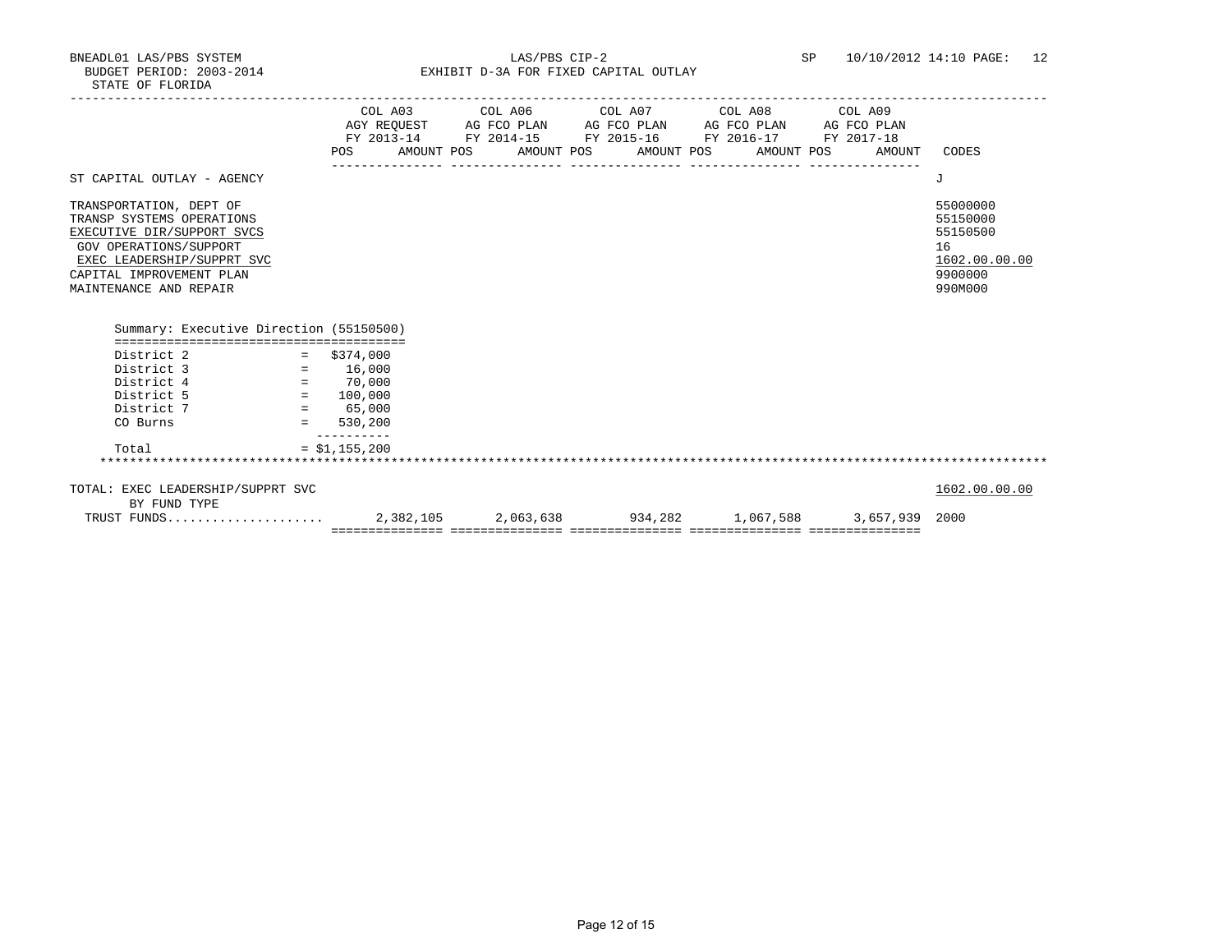Turnpike = \$27,000

BUDGET PERIOD: 2003-2014 EXHIBIT D-3A FOR FIXED CAPITAL OUTLAY

 ----------------------------------------------------------------------------------------------------------------------------------- COL A03 COL A06 COL A07 COL A08 COL A09 AGY REQUEST AG FCO PLAN AG FCO PLAN AG FCO PLAN AG FCO PLAN FY 2013-14 FY 2014-15 FY 2015-16 FY 2016-17 FY 2017-18 POS AMOUNT POS AMOUNT POS AMOUNT POS AMOUNT POS AMOUNT CODES --------------- --------------- --------------- --------------- --------------- ST CAPITAL OUTLAY - AGENCY J TRANSPORTATION, DEPT OF 55000000<br>FLORIDA'S TURNPIKE SYSTEMS 55000000 FLORIDAE SYSTEMS 55180000 FLORIDAE SYSTEMS 55180000 FLORIDA'S TURNPIKE SYSTEMS FLORIDA'S TURNPIKE SYSTEMS FL'S TURNPIKE ENTERPRISE 55180100 GOV OPERATIONS/SUPPORT 16 OPERATIONS/MAINT 1601.01.06.00 \_\_\_\_\_\_\_\_\_\_\_\_\_\_\_\_\_\_\_\_\_\_\_\_\_\_ \_\_\_\_\_\_\_\_\_\_\_\_\_ CAPITAL IMPROVEMENT PLAN 9900000 CODE CORRECTIONS 990C000<br>FIXED CAPITAL OUTLAY 600000 FIXED CAPITAL OUTLAY MINOR REPAIRS/IMPROV-STATE 080002 TURNPIKE GEN RESERVE TF -STATE 27,000 29,498 2326 1 =============== =============== =============== =============== =============== \*\*\*\*\*\*\*\*\*\*\*\*\*\*\*\*\*\*\*\*\*\*\*\*\*\*\*\*\*\*\*\*\*\*\*\*\*\*\*\*\*\*\*\*\*\*\*\*\*\*\*\*\*\*\*\*\*\*\*\*\*\*\*\*\*\*\*\*\*\*\*\*\*\*\*\*\*\*\*\*\*\*\*\*\*\*\*\*\*\*\*\*\*\*\*\*\*\*\*\*\*\*\*\*\*\*\*\*\*\*\*\*\*\*\*\*\*\*\*\*\*\*\*\*\*\*\* AGENCY NARRATIVE: 2013-2014 BUDGET YEAR NARRATIVE: MINOR REPAIRS/IMPROV-STATE IT COMPONENT? NO Fund Source: 100% State ============ LRPP Reference: Goal #3: Organizational excellence by promoting and encouraging continuous improvement. =============== Florida Strategic Plan for Economic Development - Strategy #27: =============================================================== Create and sustain vibrant, safe and healthy communities that attract workers, businesses, residents and visitors. Description: ============ The Department requests this budget in the Turnpike Enterprise budget entity to fund Fixed Capital Outlay building and grounds projects necessary to meet state or local requirements for life safety code compliance. Issues with which the Department needs to comply are: Life Safety: Chapter 633, Florida Statutes (F.S.), Fire Prevention and Control Relevant projects include: fire alarm repair or replacement. The FY 2013/2014 critical correction projects total \$3,775,002 in Department-wide needs. Of this total, the Department requests \$27,000 in the Turnpike Enterprise (55180100), Operations and Maintenance program component (1601010600), for Life Safety critical correction projects. The remaining critical correction projects (issue code 990C000) are in the Highway Operations (55150200) and Executive Direction (55150500) budget entities. Refer to the accompanying CIP-5 form, Part C, for additional details for projects in this budget entity (Agency Priority #1). Summary: Turnpike Enterprise (55180100) ========================================

\*\*\*\*\*\*\*\*\*\*\*\*\*\*\*\*\*\*\*\*\*\*\*\*\*\*\*\*\*\*\*\*\*\*\*\*\*\*\*\*\*\*\*\*\*\*\*\*\*\*\*\*\*\*\*\*\*\*\*\*\*\*\*\*\*\*\*\*\*\*\*\*\*\*\*\*\*\*\*\*\*\*\*\*\*\*\*\*\*\*\*\*\*\*\*\*\*\*\*\*\*\*\*\*\*\*\*\*\*\*\*\*\*\*\*\*\*\*\*\*\*\*\*\*\*\*\*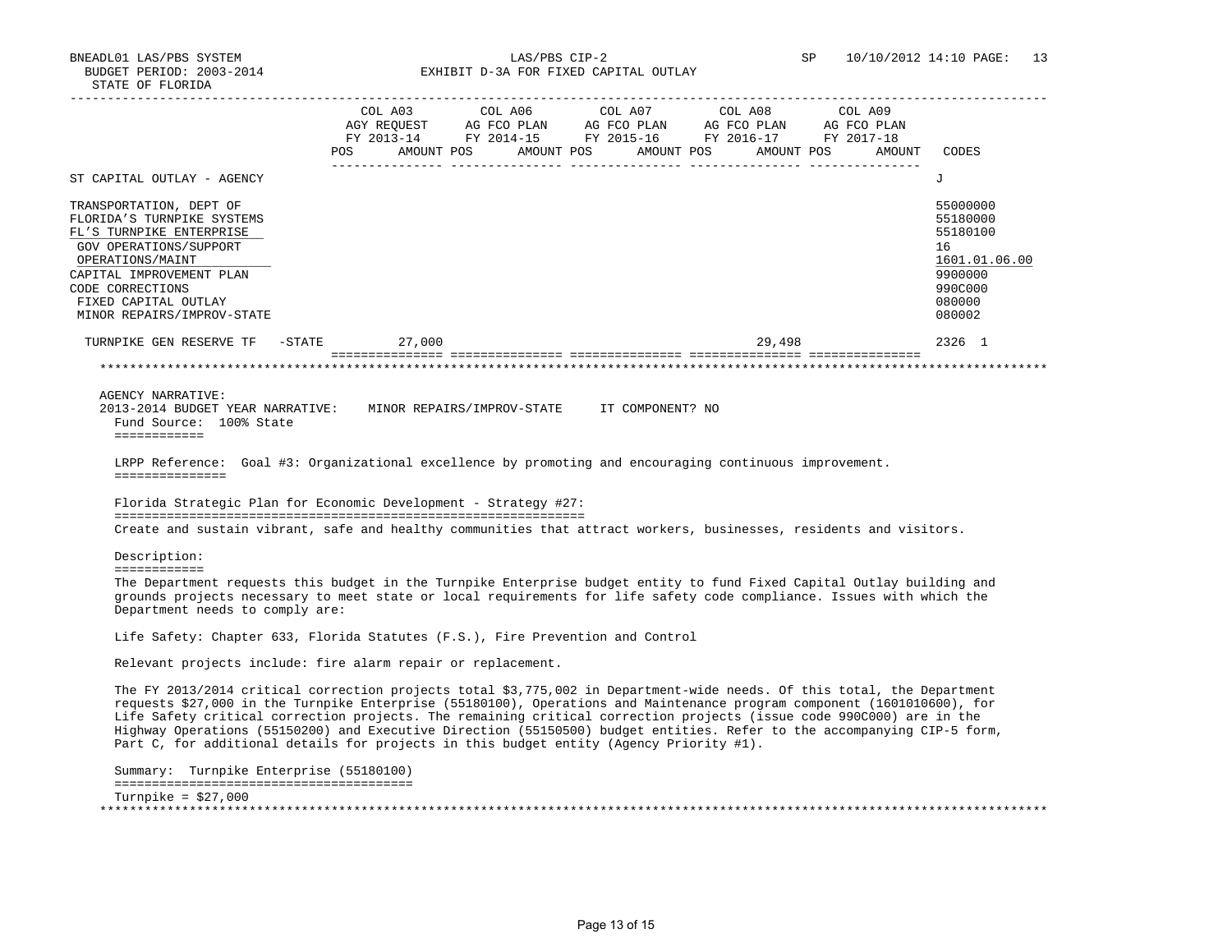BNEADL01 LAS/PBS SYSTEM LAS/PBS CIP-2 SP 10/10/2012 14:10 PAGE: 14 BUDGET PERIOD: 2003-2014 **EXHIBIT D-3A FOR FIXED CAPITAL OUTLAY** 

|                                                                                                                                                                                                                                                                                                                                                                                                                                                                                                                                                                                                                      |  |  |  | COL A03 COL A06 COL A07 COL A08 COL A09<br>POS AMOUNT POS AMOUNT POS AMOUNT POS AMOUNT POS | AMOUNT | CODES                                                                                             |
|----------------------------------------------------------------------------------------------------------------------------------------------------------------------------------------------------------------------------------------------------------------------------------------------------------------------------------------------------------------------------------------------------------------------------------------------------------------------------------------------------------------------------------------------------------------------------------------------------------------------|--|--|--|--------------------------------------------------------------------------------------------|--------|---------------------------------------------------------------------------------------------------|
| ST CAPITAL OUTLAY - AGENCY                                                                                                                                                                                                                                                                                                                                                                                                                                                                                                                                                                                           |  |  |  |                                                                                            |        | J                                                                                                 |
| TRANSPORTATION, DEPT OF<br>FLORIDA'S TURNPIKE SYSTEMS<br>FL'S TURNPIKE ENTERPRISE<br>GOV OPERATIONS/SUPPORT<br>OPERATIONS/MAINT<br>CAPITAL IMPROVEMENT PLAN<br>MAINTENANCE AND REPAIR<br>FIXED CAPITAL OUTLAY<br>MINOR REPAIRS/IMPROV-STATE                                                                                                                                                                                                                                                                                                                                                                          |  |  |  |                                                                                            |        | 55000000<br>55180000<br>55180100<br>16<br>1601.01.06.00<br>9900000<br>990M000<br>080000<br>080002 |
| TURNPIKE GEN RESERVE TF -STATE 352,498 379,498 379,498 379,498 350,000 379,498 2326 1                                                                                                                                                                                                                                                                                                                                                                                                                                                                                                                                |  |  |  |                                                                                            |        |                                                                                                   |
| LRPP Reference: Goal #3: Organizational excellence by promoting and encouraging continuous improvement.<br>===============<br>Florida Strategic Plan for Economic Development - Strategy #27:                                                                                                                                                                                                                                                                                                                                                                                                                        |  |  |  |                                                                                            |        |                                                                                                   |
| Create and sustain vibrant, safe and healthy communities that attract workers, businesses, residents and visitors.                                                                                                                                                                                                                                                                                                                                                                                                                                                                                                   |  |  |  |                                                                                            |        |                                                                                                   |
| Description:                                                                                                                                                                                                                                                                                                                                                                                                                                                                                                                                                                                                         |  |  |  |                                                                                            |        |                                                                                                   |
| ============                                                                                                                                                                                                                                                                                                                                                                                                                                                                                                                                                                                                         |  |  |  |                                                                                            |        |                                                                                                   |
| The Department requests capital renewal budget in the Turnpike Enterprise budget entity to sustain Department-owned<br>facilities and their building components at an operational and habitable level and to preserve the value of the<br>facilities. The Department requests funds for Fixed Capital Outlay building and grounds repairs, renovations, and/or<br>improvements needed to address building deficiencies. Relevant projects include: mechanical Heating, Ventilation and Air<br>Conditioning (HVAC) repairs, exterior repairs, parking lot resurfacing/ restriping repairs, flooring replacement, etc. |  |  |  |                                                                                            |        |                                                                                                   |
|                                                                                                                                                                                                                                                                                                                                                                                                                                                                                                                                                                                                                      |  |  |  |                                                                                            |        |                                                                                                   |

Experience Exchange Report).

 Of the \$3,701,772 Department-wide total, the Department requests \$352,498 for capital renewal projects in the Turnpike Enterprise (55180100) budget entity, Operations and Maintenance program component (1601010600). The remaining similar capital renewal projects (issue code 990M000) requests are in the Highway Operations budget entity (55150200) and Executive Direction (55150500) budget entities. Refer to the accompanying CIP-5 form, Part C, for additional details for projects in this budget entity (Agency Priority #1).